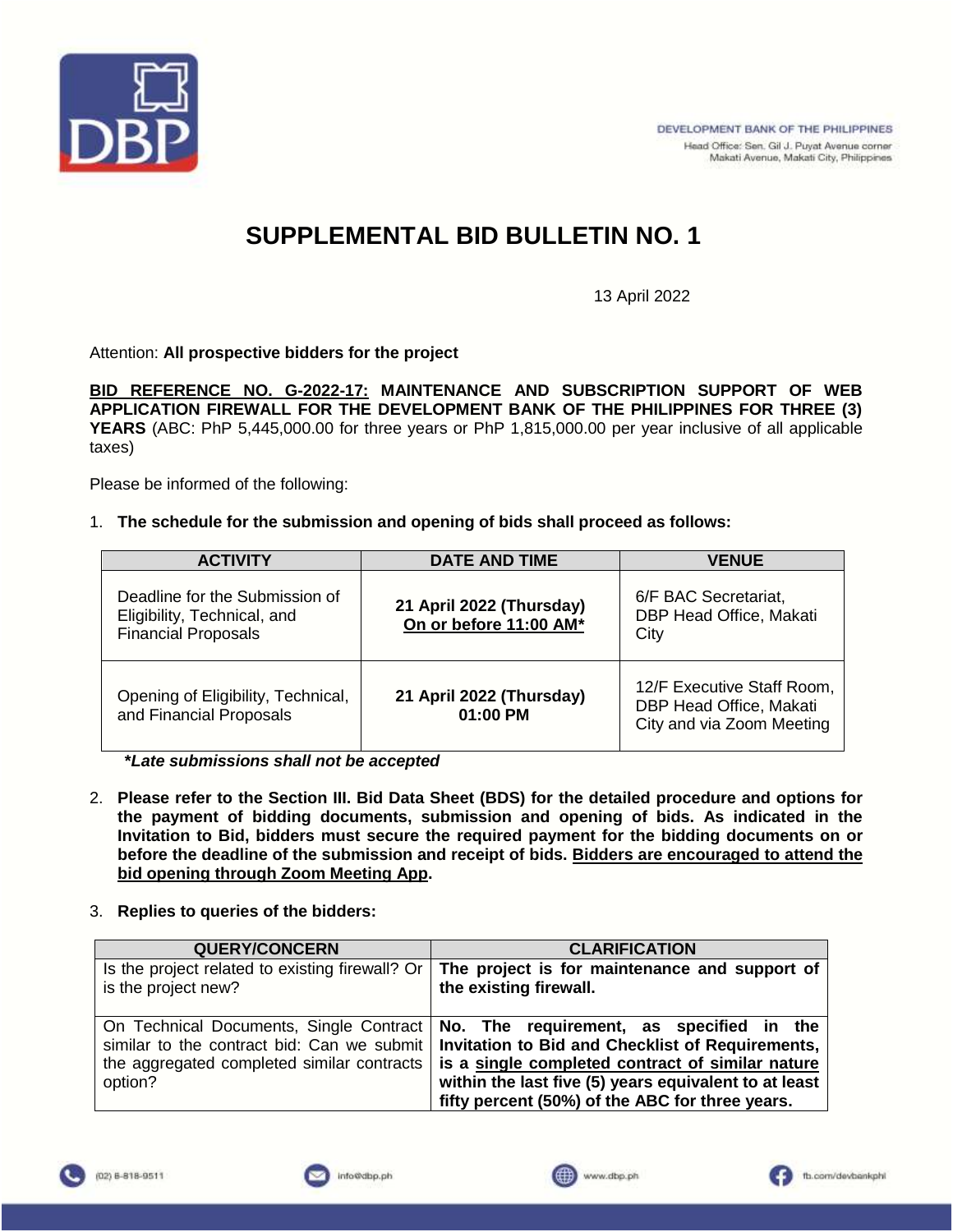| <b>QUERY/CONCERN</b>                        | <b>CLARIFICATION</b>                                  |
|---------------------------------------------|-------------------------------------------------------|
| In relation to the Statement of Single      | Request considered. The definition of similar         |
| Completed Contract of similar nature, would | contract is revised from "maintenance support         |
| you consider including other gateway        | of web application firewall" to "maintenance          |
| security deployments and maintenance        | support of web application firewall or any other      |
| support like Enterprise Firewalls as well?  | gateway security deployments and maintenance          |
| The scope of work and deliverables are      | support".                                             |
| somehow the same with your current          |                                                       |
| security requirements.                      | Please see REVISED FORM 8 for the Revised             |
|                                             | <b>Technical Specifications and ANNEX "A" for the</b> |
|                                             | Revised Checklist of Requirements attached in         |
|                                             | this Supplemental Bid Bulletin No. 1 dated 13         |
|                                             | <b>April 2022.</b>                                    |
|                                             |                                                       |

#### 4. **Revised Bidding Forms:**

| <b>FROM</b>                                                        | TO                                                                                                       |  |  |
|--------------------------------------------------------------------|----------------------------------------------------------------------------------------------------------|--|--|
| FORM 4                                                             | <b>REVISED FORM 4</b>                                                                                    |  |  |
| Statement of Single Completed Contract of<br><b>Similar Nature</b> | <b>Revised</b><br>Statement of<br><b>Single</b><br><b>Completed</b><br><b>Contract of Similar Nature</b> |  |  |
| FORM 8                                                             | <b>REVISED FORM 8</b>                                                                                    |  |  |
| <b>Technical Specifications</b>                                    | <b>Revised Technical Specifications</b>                                                                  |  |  |

#### 5. **Revision on the Technical Specifications:**

| <b>FROM</b>                                                                      | TΟ                                                                              |
|----------------------------------------------------------------------------------|---------------------------------------------------------------------------------|
|                                                                                  | A contract of similar nature refers to   A contract of similar nature refers to |
| maintenance support of Web Application   maintenance support of Web<br>Firewall. | <b>Application</b><br>Firewall or any other gateway security                    |
|                                                                                  | deployments and maintenance support.                                            |

#### 6. **Revision on the Checklist of Requirements:**

| <b>FROM</b>                                   | TO                                                                                    |
|-----------------------------------------------|---------------------------------------------------------------------------------------|
| TAB <sub>5</sub>                              | TAB <sub>5</sub>                                                                      |
| <b>XXX</b>                                    | <b>XXX</b>                                                                            |
| Statement of single completed contract of     | Statement of single completed contract of                                             |
| similar nature (government or private)        | similar nature (government or private contract)                                       |
| contract) within the last five (5) years      | within the last five (5) years equivalent to at least                                 |
| equivalent to at least fifty percent (50%) of | fifty percent (50%) of the ABC for three years                                        |
|                                               | the ABC for three years (Template per   (Template per REVISED FORM 4), duly signed by |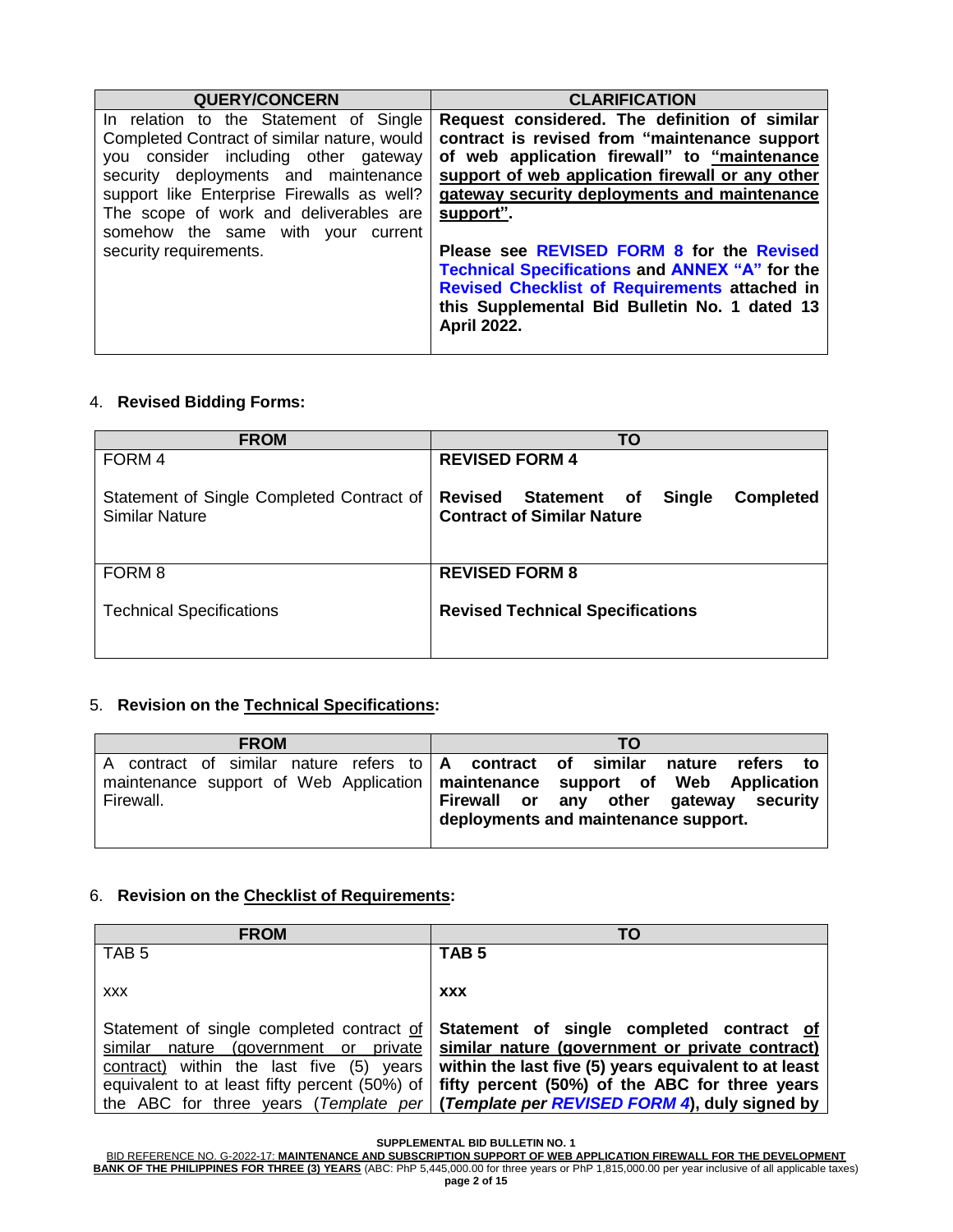| FORM 4), duly signed by the bidder's<br>authorized representative.                                                                                                                           | the bidder's authorized representative.                                                                                                                                                                                        |
|----------------------------------------------------------------------------------------------------------------------------------------------------------------------------------------------|--------------------------------------------------------------------------------------------------------------------------------------------------------------------------------------------------------------------------------|
| Similar contract refers to maintenance<br>support of web application firewall.                                                                                                               | Similar contract refers to maintenance support<br>of web application firewall or any other gateway<br>security deployments and maintenance support.                                                                            |
| <b>XXX</b>                                                                                                                                                                                   | <b>XXX</b>                                                                                                                                                                                                                     |
| TAB <sub>9</sub>                                                                                                                                                                             | TAB <sub>9</sub>                                                                                                                                                                                                               |
| Accomplished/conformed<br>Technical<br>Specifications per FORM 8, duly signed by<br>the bidder's authorized representative for<br>conformance.<br>Bidders must state either "Comply" or "Not | Accomplished/conformed Revised<br>Technical<br>Specifications per REVISED FORM 8 (attached in<br>the Supplemental Bid Bulletin No. 1 dated 13<br>April 2022), duly signed<br>by the bidder's<br>authorized representative.     |
| Comply" against each of the individual<br>parameters of each Specification and must<br>state their conformance in each and every<br>page of the Technical Specifications.                    | Bidders must state either "Comply" or "Not<br>Comply" against each of the individual<br>parameters of each Specification and must state<br>their conformance in each and every page of the<br><b>Technical Specifications.</b> |

- 7. **Bidders are reminded to use the following forms as attached in this Supplemental Bid Bulletin No. 1 dated 13 April 2022 and submit together with ALL other required documents for the Submission and Opening of Eligibility, Technical, and Financial Documents:**
	- **i. REVISED FORM 4 for the Revised Statement of Single Completed Contract; and**
	- **ii. REVISED FORM 8 for the Revised Technical Specifications**
- 8. **Bidders are also reminded to use as guide/reference in preparing their Bidding Documents the Annex "A" or the Revised Checklist of Requirements attached in this Supplemental Bid Bulletin No. 1 dated 13 April 2022.**
- 9. **The Eligibility, Technical, and Financial Proposals must be properly tabbed for easy reference and must be submitted in sequence/order per Checklist of Requirements.**
- 10. **The BAC shall no longer entertain any question/request for clarification after the issuance of this Bid Bulletin.**
- 11. Please be advised that bids submitted after the deadline shall only be marked for recording purposes, shall not be included in the opening of bids, and shall be returned to the bidder unopened.

For the guidance and information of all concerned.

### SIGNED

#### **ATTY. ERNESTO R. PURUGGANAN**

Vice President, and First Vice Chairperson, DBP Bids and Awards Committee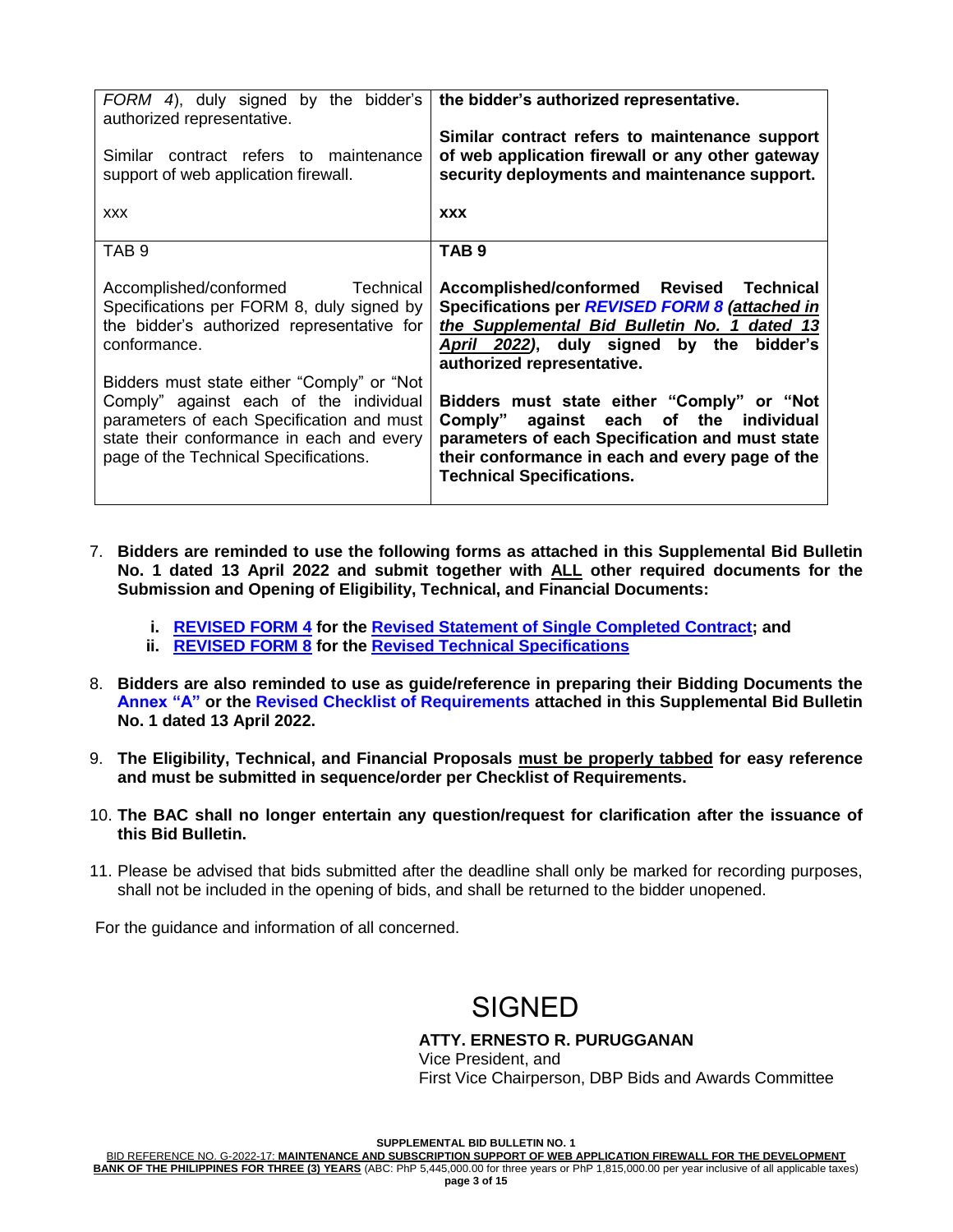### **REVISED FORM 4**

## (use Bidder's Official Letterhead)

#### **MAINTENANCE AND SUBSCRIPTION SUPPORT OF WEB APPLICATION FIREWALL FOR THE DEVELOPMENT BANK OF THE PHILIPPINES FOR THREE (3) YEARS Bid Reference No. G-2022-17**

#### **STATEMENT OF SINGLE CONTRACT (GOVERNMENT OR PRIVATE), OF SIMILAR NATURE COMPLETED WITHIN THE LAST FIVE (5) YEARS EQUIVALENT TO AT LEAST FIFTY PERCENT (50%) OF THE ABC FOR THREE YEARS**

| <b>Business Name</b><br><b>Business Address</b> |                                                    |                   |                      |      |                                                                    |                                                           |
|-------------------------------------------------|----------------------------------------------------|-------------------|----------------------|------|--------------------------------------------------------------------|-----------------------------------------------------------|
|                                                 |                                                    |                   | <b>Bidder's Role</b> |      |                                                                    | a) Date<br>Awarded                                        |
| Name of Contract                                | a) Owner's Name<br>b) Address<br>c) Telephone Nos. | Nature<br>of Work | Description          | $\%$ | a) Amount at Award<br>b) Amount<br>at<br>Completion<br>c) Duration | b) Contract<br>Effectivity<br>Date<br>C)<br>Complete<br>d |
|                                                 |                                                    |                   |                      |      |                                                                    |                                                           |

**IMPORTANT**: Please attach the following supporting documents related to each listed completed similar contract:

Listed completed contracts must be supported by the following:

1) Notice of Award (NOA), **OR** Notice to Proceed (NTP), **OR** Contract/Purchase Order (PO)

#### *AND*

- 2) **Any one** of the following documents:
	- 2.1) Copy of Certificate of Completion or Certificate of Acceptance or Certificate of Satisfactory Performance issued by the bidder's client;
	- 2.2) Copy of Official Receipt/s or Sales Invoice/s issued by the bidder to the client (ORs/ SIs must sum up to the full amount of total contract price of completed project).

| Submitted by |                            |
|--------------|----------------------------|
|              | (Printed Name & Signature) |
| Designation  |                            |
| Date         |                            |

*Note: Similar contract shall refer to maintenance support of web application firewall or any other gateway security deployments and maintenance support.*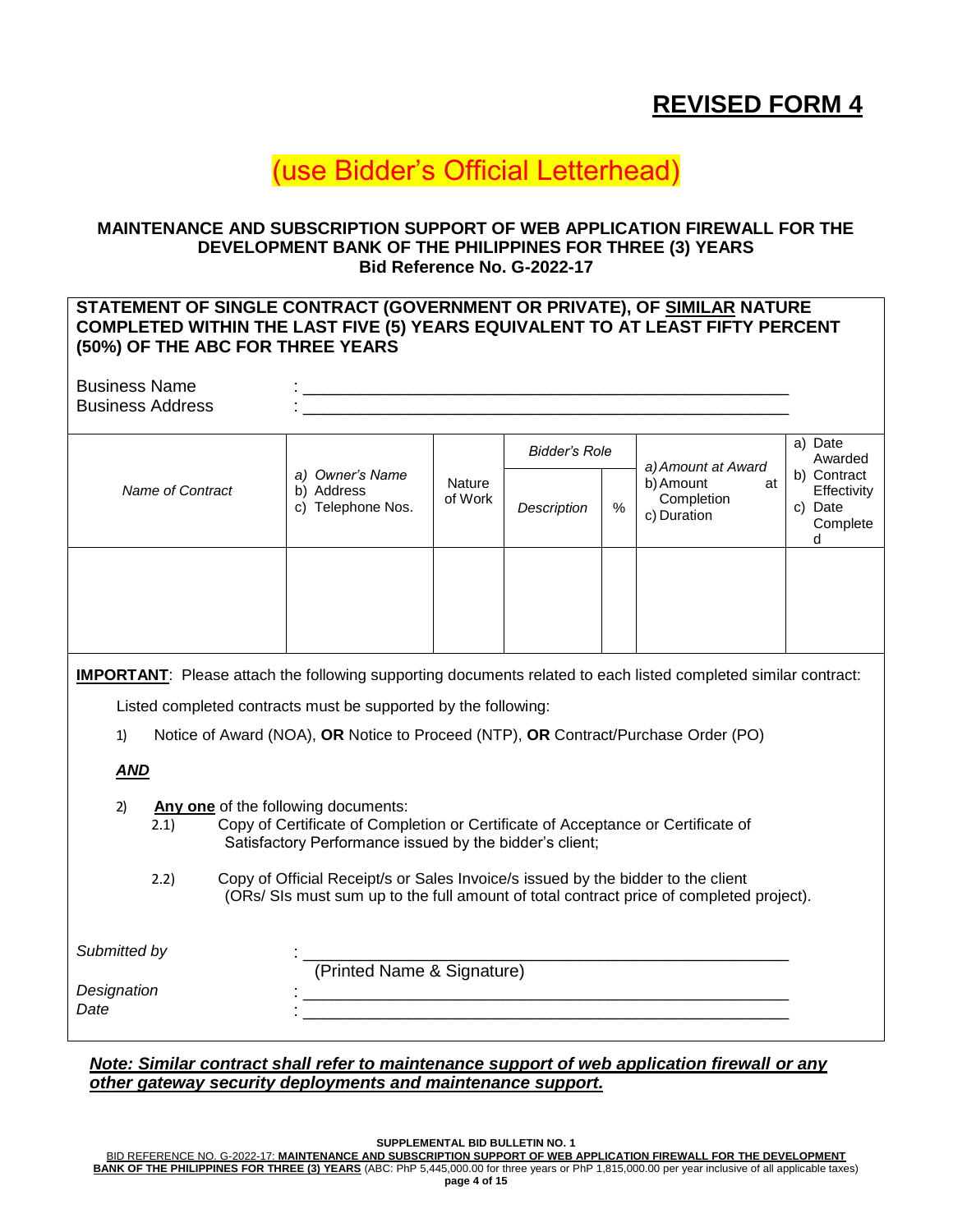# **REVISED FORM 8 (page 1 of 4)**

|                                                               | <b>Technical Specifications/ Requirement</b>                                                                                                                                                                                                                                                                                                      | Bidder's<br><b>Statement of</b><br>Compliance<br><b>Bidders must</b><br>state here<br>either<br>"Comply" or<br>"Not Comply" |  |
|---------------------------------------------------------------|---------------------------------------------------------------------------------------------------------------------------------------------------------------------------------------------------------------------------------------------------------------------------------------------------------------------------------------------------|-----------------------------------------------------------------------------------------------------------------------------|--|
|                                                               | <b>Maintenance and Subscription Support of Web Application Firewall</b>                                                                                                                                                                                                                                                                           |                                                                                                                             |  |
|                                                               | <b>TECHNICAL SPECIFICATIONS</b>                                                                                                                                                                                                                                                                                                                   |                                                                                                                             |  |
| <b>BACKGROUND</b><br>Ъ.                                       | RGC 1288822-850 B                                                                                                                                                                                                                                                                                                                                 |                                                                                                                             |  |
|                                                               | The Web Application Firewall (WAF) provides security and protection to the Bank's<br>application systems hosted in web servers against web-based intrusions and attacks.                                                                                                                                                                          |                                                                                                                             |  |
| II. PERIOD COVERAGE                                           |                                                                                                                                                                                                                                                                                                                                                   |                                                                                                                             |  |
| June 22, 2022 to June 21, 2025.                               | The maintenance and subscription support will cover for three (3) years or from                                                                                                                                                                                                                                                                   |                                                                                                                             |  |
| III. BIDDER REQUIREMENTS                                      |                                                                                                                                                                                                                                                                                                                                                   |                                                                                                                             |  |
|                                                               | 1. Certificate from/issued by the manufacturer /principal that the Service Provider is an<br>authorized reseller of Barracuda Web Application Firewall products (up to 2nd tier).                                                                                                                                                                 |                                                                                                                             |  |
| and Instant Replacement Service.                              | 2. Submission of License Certificate or Proof-of-Entitlement for the Energizer Updates                                                                                                                                                                                                                                                            |                                                                                                                             |  |
|                                                               | 3. Subscription status for the Energizer Updates and Instant Replacement Service.                                                                                                                                                                                                                                                                 |                                                                                                                             |  |
|                                                               | 4. Certificate from the Service Provider identifying/certifying the name of least one (1)<br>trained Product Engineer of Barracuda WAF who will be assigned to provide support<br>for the duration of the contract with minimum one (1) year working experience in<br>providing onsite/offsite technical support and assistance on Barracuda WAF. |                                                                                                                             |  |
| 5. Bidder must have satisfactorily completed similar projects |                                                                                                                                                                                                                                                                                                                                                   |                                                                                                                             |  |
|                                                               | a. For Bidders with previous or ongoing contracts/engagements with DBP:                                                                                                                                                                                                                                                                           |                                                                                                                             |  |
| all ongoing projects (if any).                                | - Certificate of Performance Evaluation reflecting a satisfactory rating issued by<br>end-user department from DBP based on its most recent completed project and                                                                                                                                                                                 |                                                                                                                             |  |
| and maintenance support.                                      | • Certificate of Performance Evaluation reflecting a satisfactory rating issued by<br>Bidder's client for a single completed contract of similar nature equivalent to at<br>least 50% of the ABC. A contract of similar nature refers to maintenance<br>support of Web Application Firewall or any other gateway security deployments             |                                                                                                                             |  |
| b. For new Bidders                                            |                                                                                                                                                                                                                                                                                                                                                   |                                                                                                                             |  |
| and maintenance support.                                      | • Certificate of Performance Evaluation reflecting a satisfactory rating issued by<br>Bidder's client for a single completed contract of similar nature equivalent to at<br>least 50% of the ABC. A contract of similar nature refers to maintenance<br>support of Web Application Firewall or any other gateway security deployments             |                                                                                                                             |  |
| (NOA).<br><i>Quargas</i>                                      | 6. Bidder must open/maintain a Savings Deposit Account with DBP where payments<br>shall be credited within fifteen (15) calendar days from issuance of Notice of Award                                                                                                                                                                            |                                                                                                                             |  |
| Conforme:                                                     |                                                                                                                                                                                                                                                                                                                                                   |                                                                                                                             |  |
| <b>Bidder's Company Name</b>                                  |                                                                                                                                                                                                                                                                                                                                                   |                                                                                                                             |  |
| Name & Signature of Authorized Representative                 |                                                                                                                                                                                                                                                                                                                                                   |                                                                                                                             |  |
| Designation                                                   | SUPPLEMENTAL BID BULLETIN NO. 1<br>ICE AND SUBSCRIPTION SUPPORT OF WEB APPLICATION FIREWALL FOR THE DEVELOPMENT                                                                                                                                                                                                                                   |                                                                                                                             |  |
| Date                                                          | ARS (ABC: PhP 5,445,000.00 for three years or PhP 1,815,000.00 per year inclusive of all applicable taxes)<br>page 5 of 15                                                                                                                                                                                                                        |                                                                                                                             |  |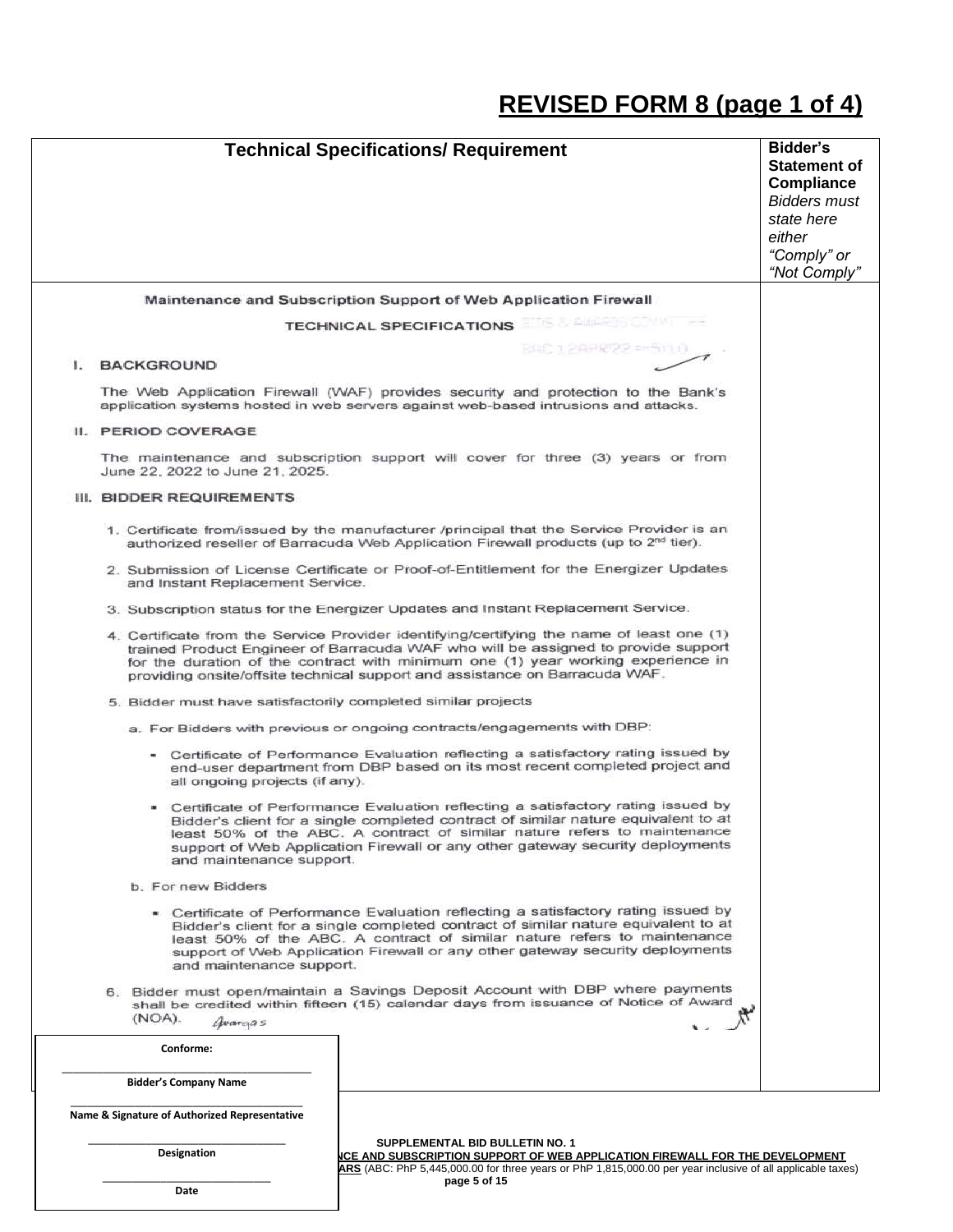# **REVISED FORM 8 (page 2 of 4)**

|     | <b>Technical Specifications/ Requirement</b>                                                                                                                                                                                                                                                                                                                                                                                                                                                                                                                                                                                                                                                                                                                                                                                                                                                                                                                                                                                                                                                                                                  | <b>Bidder's</b><br><b>Statement of</b><br><b>Compliance</b><br><b>Bidders must</b><br>state here<br>either<br>"Comply" or<br>"Not Comply" |
|-----|-----------------------------------------------------------------------------------------------------------------------------------------------------------------------------------------------------------------------------------------------------------------------------------------------------------------------------------------------------------------------------------------------------------------------------------------------------------------------------------------------------------------------------------------------------------------------------------------------------------------------------------------------------------------------------------------------------------------------------------------------------------------------------------------------------------------------------------------------------------------------------------------------------------------------------------------------------------------------------------------------------------------------------------------------------------------------------------------------------------------------------------------------|-------------------------------------------------------------------------------------------------------------------------------------------|
| IV. | <b>TRAINING AND MAINTENANCE SUPPORT</b>                                                                                                                                                                                                                                                                                                                                                                                                                                                                                                                                                                                                                                                                                                                                                                                                                                                                                                                                                                                                                                                                                                       |                                                                                                                                           |
|     | 1. MAINTENANCE SUPORT INCLUSIONS                                                                                                                                                                                                                                                                                                                                                                                                                                                                                                                                                                                                                                                                                                                                                                                                                                                                                                                                                                                                                                                                                                              |                                                                                                                                           |
|     | a. The project shall cover the maintenance and subscription support for two (2)<br>units Barracuda 660 Web Application Firewall (WAF) with the following<br>inclusions:                                                                                                                                                                                                                                                                                                                                                                                                                                                                                                                                                                                                                                                                                                                                                                                                                                                                                                                                                                       |                                                                                                                                           |
|     | Energizer (Firmware / Security) Updates                                                                                                                                                                                                                                                                                                                                                                                                                                                                                                                                                                                                                                                                                                                                                                                                                                                                                                                                                                                                                                                                                                       |                                                                                                                                           |
|     | Instant Replacement Service - Hardware Replacement if units are beyond<br>$\blacksquare$<br>repair upon notification / advise from manufacturer                                                                                                                                                                                                                                                                                                                                                                                                                                                                                                                                                                                                                                                                                                                                                                                                                                                                                                                                                                                               |                                                                                                                                           |
|     | Service unit/s provisioning in the event the existing Barracuda WAF<br>encounters hardware failure                                                                                                                                                                                                                                                                                                                                                                                                                                                                                                                                                                                                                                                                                                                                                                                                                                                                                                                                                                                                                                            |                                                                                                                                           |
|     | b. The Bidder shall provide 24 x 7 onsite, telephone and email support and<br>response shall be made either through e-mail or other means of<br>communication.                                                                                                                                                                                                                                                                                                                                                                                                                                                                                                                                                                                                                                                                                                                                                                                                                                                                                                                                                                                |                                                                                                                                           |
|     | <b>Resolution Time</b><br><b>Response Time</b><br>Category<br>Within Thirty (30)<br>Within 2 hours<br>problems/concerns<br>For<br>that directly affect the<br>minutes<br>Bank's operations<br>Within 36 hours<br>For inquiries or other<br>Within One (1) hour<br>problems that does not<br>directly<br>affect<br>the<br>operations                                                                                                                                                                                                                                                                                                                                                                                                                                                                                                                                                                                                                                                                                                                                                                                                           |                                                                                                                                           |
|     | In case of extended downtime (more than 2 hours) due to unresolved<br>problem, the Bidder shall immediately provide service unit/s with the<br>same or greater configuration & specification as that of the supplied unit.<br>Upon determination that the unit/s is/are unrepairable, through receipt<br>notification/ advise from manufacturer the replacement unit/s must be<br>shipped the next business day and should be the same or greater<br>configuration and specification as that of the unit/s covered under the<br>Maintenance Agreement.<br>The Bidder shall submit within thirty-six (36) hours a report for every<br>۰<br>requested visit detailing the steps undertaken to resolve a particular<br>problem.<br>. If the problem resolution extends beyond twenty-four (24) hours, the<br>Service Provider shall submit a daily status report.<br>The Bidder shall notify and provide DBP of any updates / upgrades and<br>$\blacksquare$<br>shall provide assistance to DBP in the installation / conversion if required<br>at no additional cost.<br>$H^{\mu\nu}$<br>$\Lambda$<br>Conforme:<br><b>Bidder's Company Name</b> |                                                                                                                                           |
|     | Name & Signature of Authorized Representative                                                                                                                                                                                                                                                                                                                                                                                                                                                                                                                                                                                                                                                                                                                                                                                                                                                                                                                                                                                                                                                                                                 |                                                                                                                                           |
|     | SUPPLEMENTAL BID BULLETIN NO. 1<br>Designation<br><b>ICE AND SUBSCRIPTION SUPPORT OF WEB APPLICATION FIREWALL FOR THE DEVELOPMENT</b><br>ARS (ABC: PhP 5,445,000.00 for three years or PhP 1,815,000.00 per year inclusive of all applicable taxes)                                                                                                                                                                                                                                                                                                                                                                                                                                                                                                                                                                                                                                                                                                                                                                                                                                                                                           |                                                                                                                                           |

**page 6 of 15**

\_\_\_\_\_\_\_\_\_\_\_\_\_\_\_\_\_\_\_\_\_\_\_\_\_\_\_\_\_ **Date**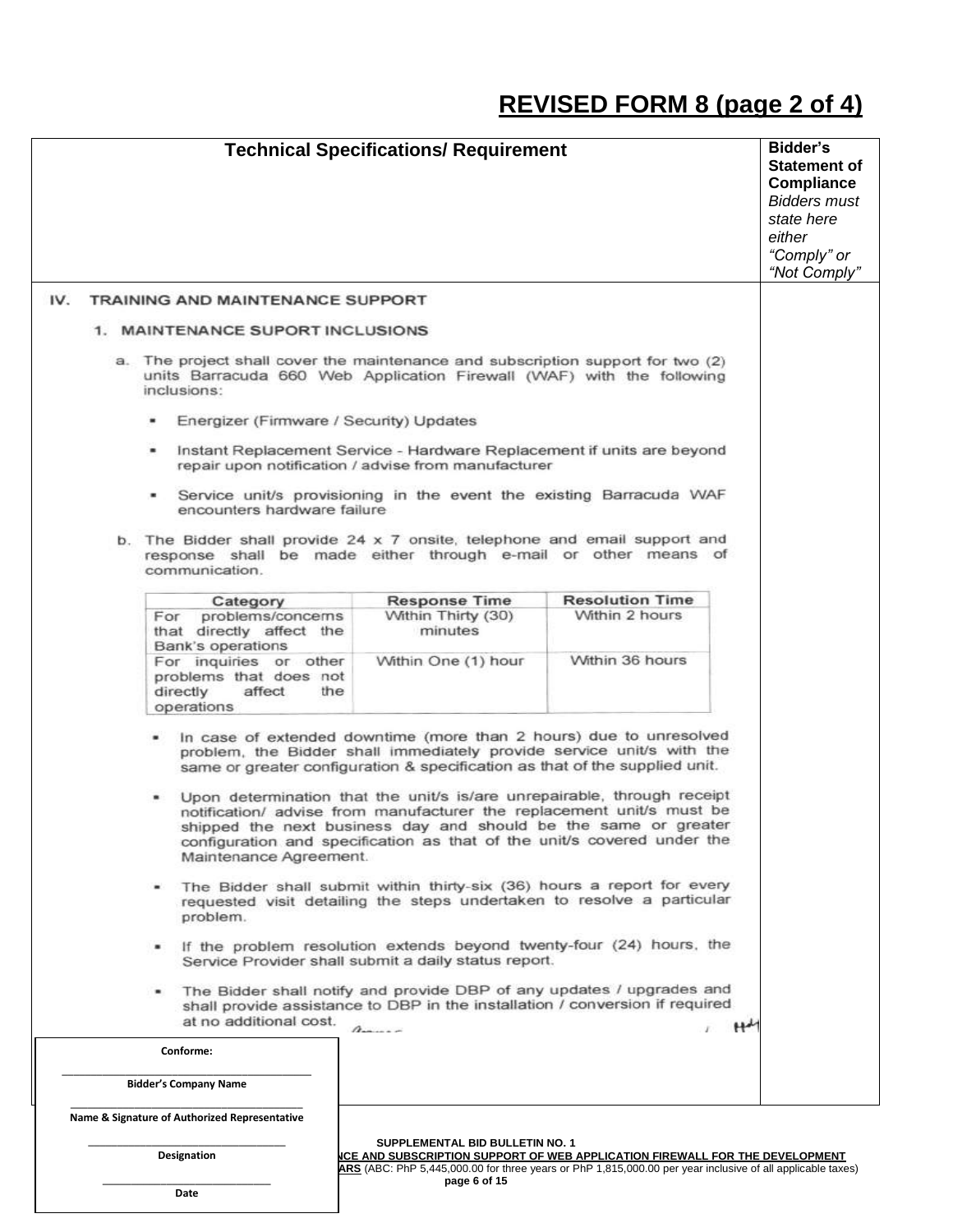## **REVISED FORM 8 (page 3 of 4)**

| <b>Technical Specifications/ Requirement</b>                                                                                                                                                                                                                                                                                                                                                                                                                                                                                                                                                                                                        |                                                                                      | Bidder's<br><b>Statement of</b><br><b>Compliance</b><br><b>Bidders must</b><br>state here<br>either<br>"Comply" or<br>"Not Comply" |
|-----------------------------------------------------------------------------------------------------------------------------------------------------------------------------------------------------------------------------------------------------------------------------------------------------------------------------------------------------------------------------------------------------------------------------------------------------------------------------------------------------------------------------------------------------------------------------------------------------------------------------------------------------|--------------------------------------------------------------------------------------|------------------------------------------------------------------------------------------------------------------------------------|
| 2. TRAINING REQUIREMENT                                                                                                                                                                                                                                                                                                                                                                                                                                                                                                                                                                                                                             |                                                                                      |                                                                                                                                    |
| The Bidder shall provide one (1) day technical training to equip the DBP<br>personnel with necessary skills subject for confirmation of the schedule.                                                                                                                                                                                                                                                                                                                                                                                                                                                                                               |                                                                                      |                                                                                                                                    |
| • The Bidder shall conduct technical training for major enhancements or version<br>upgrades when requested.                                                                                                                                                                                                                                                                                                                                                                                                                                                                                                                                         |                                                                                      |                                                                                                                                    |
| V. APPROVED BUDGET FOR THE CONTRACT                                                                                                                                                                                                                                                                                                                                                                                                                                                                                                                                                                                                                 |                                                                                      |                                                                                                                                    |
| The Approved Budget for the contract is PhP5,445,000.00 or equivalent to<br>PhP1,815,000.00 per year VAT Inclusive.                                                                                                                                                                                                                                                                                                                                                                                                                                                                                                                                 |                                                                                      |                                                                                                                                    |
| <b>VI. PAYMENT</b>                                                                                                                                                                                                                                                                                                                                                                                                                                                                                                                                                                                                                                  |                                                                                      |                                                                                                                                    |
| DBP shall pay the corresponding annual contract price to the Bidder via credit to its<br>deposit account within Fifteen (15) calendar days from receipt of the Bidder's<br>Sales Invoice and submission of the documentary requirements as enumerated under<br>this Technical Specifications, if any, subject to the usual<br>audit/accounting/procurement policies, provided the Bidder has generated a positive<br>performance assessment to be conducted by DBP in accordance with established<br>metrics.<br>VII. PERFORMANCE BOND<br>The Bidder is required to submit a Performance Security in any of the following Forms<br>and Percentages: | government                                                                           |                                                                                                                                    |
|                                                                                                                                                                                                                                                                                                                                                                                                                                                                                                                                                                                                                                                     | Minimum Percentage (%)                                                               |                                                                                                                                    |
| Forms of Performance Security                                                                                                                                                                                                                                                                                                                                                                                                                                                                                                                                                                                                                       | of Contract Price                                                                    |                                                                                                                                    |
| Cash, Cashier's / Manager's Check issued by a<br>Universal or Commercial Bank<br>Bank Draft / Guarantee or Irrevocable Letter of Credit<br>(LC) issued by a Universal or Commercial Bank;<br>provided, however that it shall be confirmed or<br>authenticated by a Universal or Commercial Bank, if<br>issued by a Foreign Bank                                                                                                                                                                                                                                                                                                                     | Five Percent (5%)                                                                    |                                                                                                                                    |
| Surety Bond callable upon demand issued by a Surety<br>or Insurance Company together with Certificate issued<br>by Insurance Commission certifying the Surety or<br>Insurance Company is authorized to issue such Surety<br>Bond                                                                                                                                                                                                                                                                                                                                                                                                                    |                                                                                      |                                                                                                                                    |
| The Performance Security will correspond to the agreed annual contract price and shall<br>be effective for one (1) year or from June 22, 2022 to June 21, 2023 with option to renew<br>or extend the existing Performance Security.<br>The amount shall only be released after the lapse of the contract period. In the event of<br>any extension of the term of this Agreement, the Performance Security shall be renewed<br>accordingly.<br>General S                                                                                                                                                                                             |                                                                                      |                                                                                                                                    |
| Conforme:                                                                                                                                                                                                                                                                                                                                                                                                                                                                                                                                                                                                                                           |                                                                                      |                                                                                                                                    |
| <b>Bidder's Company Name</b>                                                                                                                                                                                                                                                                                                                                                                                                                                                                                                                                                                                                                        |                                                                                      |                                                                                                                                    |
| Name & Signature of Authorized Representative                                                                                                                                                                                                                                                                                                                                                                                                                                                                                                                                                                                                       |                                                                                      |                                                                                                                                    |
| SUPPLEMENTAL BID BULLETIN NO. 1<br>Designation                                                                                                                                                                                                                                                                                                                                                                                                                                                                                                                                                                                                      | <u> NCE AND SUBSCRIPTION SUPPORT OF WEB APPLICATION FIREWALL FOR THE DEVELOPMENT</u> |                                                                                                                                    |

**ARS** (ABC: PhP 5,445,000.00 for three years or PhP 1,815,000.00 per year inclusive of all applicable taxes) **page 7 of 15**

\_\_\_\_\_\_\_\_\_\_\_\_\_\_\_\_\_\_\_\_\_\_\_\_\_\_\_\_\_ **Date**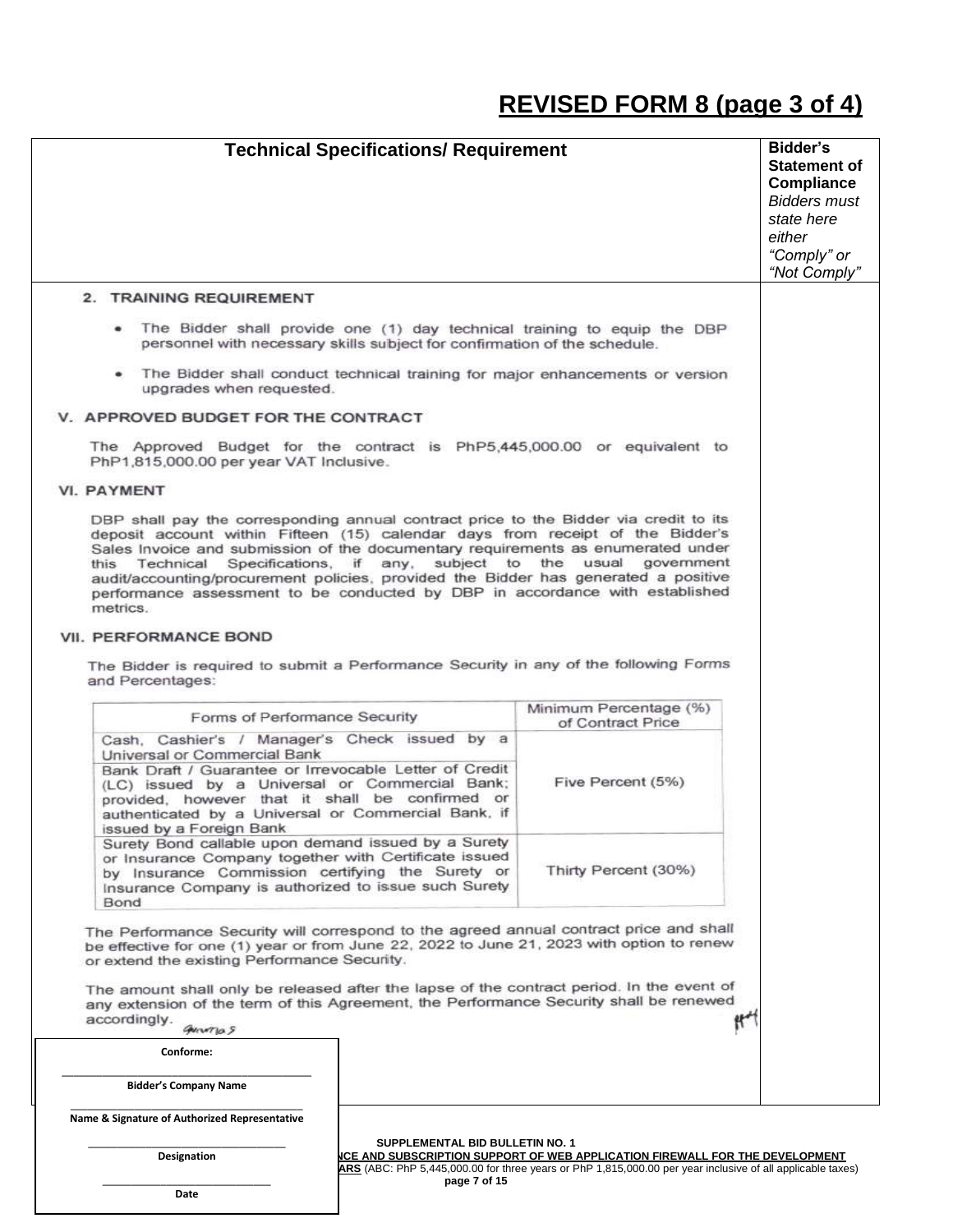## **REVISED FORM 8 (page 4 of 4)**

|  |                                                         | <b>Technical Specifications/ Requirement</b>                                                                                                                                                                                                                                                                                                                                                                                                                            | Bidder's<br><b>Statement of</b><br><b>Compliance</b><br><b>Bidders must</b><br>state here<br>either<br>"Comply" or<br>"Not Comply" |
|--|---------------------------------------------------------|-------------------------------------------------------------------------------------------------------------------------------------------------------------------------------------------------------------------------------------------------------------------------------------------------------------------------------------------------------------------------------------------------------------------------------------------------------------------------|------------------------------------------------------------------------------------------------------------------------------------|
|  | VIII. NON-DISCLOSURE CONDITION                          |                                                                                                                                                                                                                                                                                                                                                                                                                                                                         |                                                                                                                                    |
|  | confidential shall not be disclosed to any third party. | The Bidder shall strictly adhere to the confidentiality agreement with the Bank. Information<br>about DBP and its operation in this document is considered proprietary and confidential and<br>must be treated as such by the recipients of this Technical Specifications. In the same<br>manner, the responses to the Technical Specification which shall be specified as                                                                                              |                                                                                                                                    |
|  |                                                         | 1. Each party agrees to hold and maintain confidential all materials and information which<br>shall come into its possession or knowledge in connection with the project or its<br>performance, and not to make use hereof other than for the purpose of this project.                                                                                                                                                                                                  |                                                                                                                                    |
|  | by DBP shall be returned to DBP.                        | 2. After completion of the project, all materials, data, proprietary information and other<br>related documents provided to the winning bidder and which are hereby deemed owned                                                                                                                                                                                                                                                                                        |                                                                                                                                    |
|  |                                                         | 3. The winning bidder undertake that it shall make appropriate instructions to its<br>employees who need to have access to such information and materials to satisfy and<br>comply with its confidential obligation as set forth in this Section.                                                                                                                                                                                                                       |                                                                                                                                    |
|  |                                                         | 4. This confidentiality obligation shall survive even after the termination of the contract.                                                                                                                                                                                                                                                                                                                                                                            |                                                                                                                                    |
|  | contract                                                | 5. The winning bidder shall, likewise, oblige the provider to be bound by this confidentiality                                                                                                                                                                                                                                                                                                                                                                          |                                                                                                                                    |
|  | any data and information.                               | 6. The winning bidder's breach of this confidentiality provision shall entitle DBP to legal<br>and other equitable remedies including but not limited to the immediate cancellation of<br>the contract and shall entitle DBP for claim for damages and injunctive relief under the<br>circumstances. DBP may also elect to terminate further access by the winning bidder to                                                                                            |                                                                                                                                    |
|  | third parties.                                          | 7. A Non-Disclosure Agreement between DBP and the winning bidder will form part of the<br>contract that outlines confidential material, knowledge, or information that both parties<br>wish to share with one another for certain purposes but wish to restrict access for or by                                                                                                                                                                                        |                                                                                                                                    |
|  | IX. LIQUIDATED DAMAGES                                  |                                                                                                                                                                                                                                                                                                                                                                                                                                                                         |                                                                                                                                    |
|  |                                                         | If the Bidder fails to satisfactorily perform the services within the period(s) specified in the<br>Agreement inclusive of duly granted time extensions if any, DBP shall, without prejudice to<br>its other remedies under the Agreement and under applicable laws, deduct from the<br>Contract Price, as liquidated damages, the applicable rate of 1/10 of 1% of the cost of the<br>unperformed portion for every day of delay until actual delivery or performance. |                                                                                                                                    |
|  |                                                         | The maximum deduction shall be 10% of the amount of Agreement. Once the maximum<br>amount of liquidated damages reaches ten percent (10%), DBP may rescind or terminate<br>the Agreement, without prejudice to other courses of action and remedies open to it.                                                                                                                                                                                                         |                                                                                                                                    |
|  | X. OGCC REVIEW                                          |                                                                                                                                                                                                                                                                                                                                                                                                                                                                         |                                                                                                                                    |
|  |                                                         | The parties agree to supplement/amend/restate the agreement, including all its<br>amendments/supplements, to incorporate the comments/revisions, if any, of the Office of the<br>Government Corporate Counsel, with effect from the date of signing thereof. Guarges                                                                                                                                                                                                    |                                                                                                                                    |
|  | Conforme:                                               |                                                                                                                                                                                                                                                                                                                                                                                                                                                                         |                                                                                                                                    |
|  | <b>Bidder's Company Name</b>                            |                                                                                                                                                                                                                                                                                                                                                                                                                                                                         |                                                                                                                                    |
|  | Name & Signature of Authorized Representative           |                                                                                                                                                                                                                                                                                                                                                                                                                                                                         |                                                                                                                                    |
|  | Designation                                             | SUPPLEMENTAL BID BULLETIN NO. 1<br>IANCE AND SUBSCRIPTION SUPPORT OF WEB APPLICATION FIREWALL FOR THE DEVELOPMENT<br>YEARS (ABC: PhP 5,445,000.00 for three years or PhP 1,815,000.00 per year inclusive of all applicable taxes)                                                                                                                                                                                                                                       |                                                                                                                                    |

**page 8 of 15**

\_\_\_\_\_\_\_\_\_\_\_\_\_\_\_\_\_\_\_\_\_\_\_\_\_\_\_\_\_ **Date**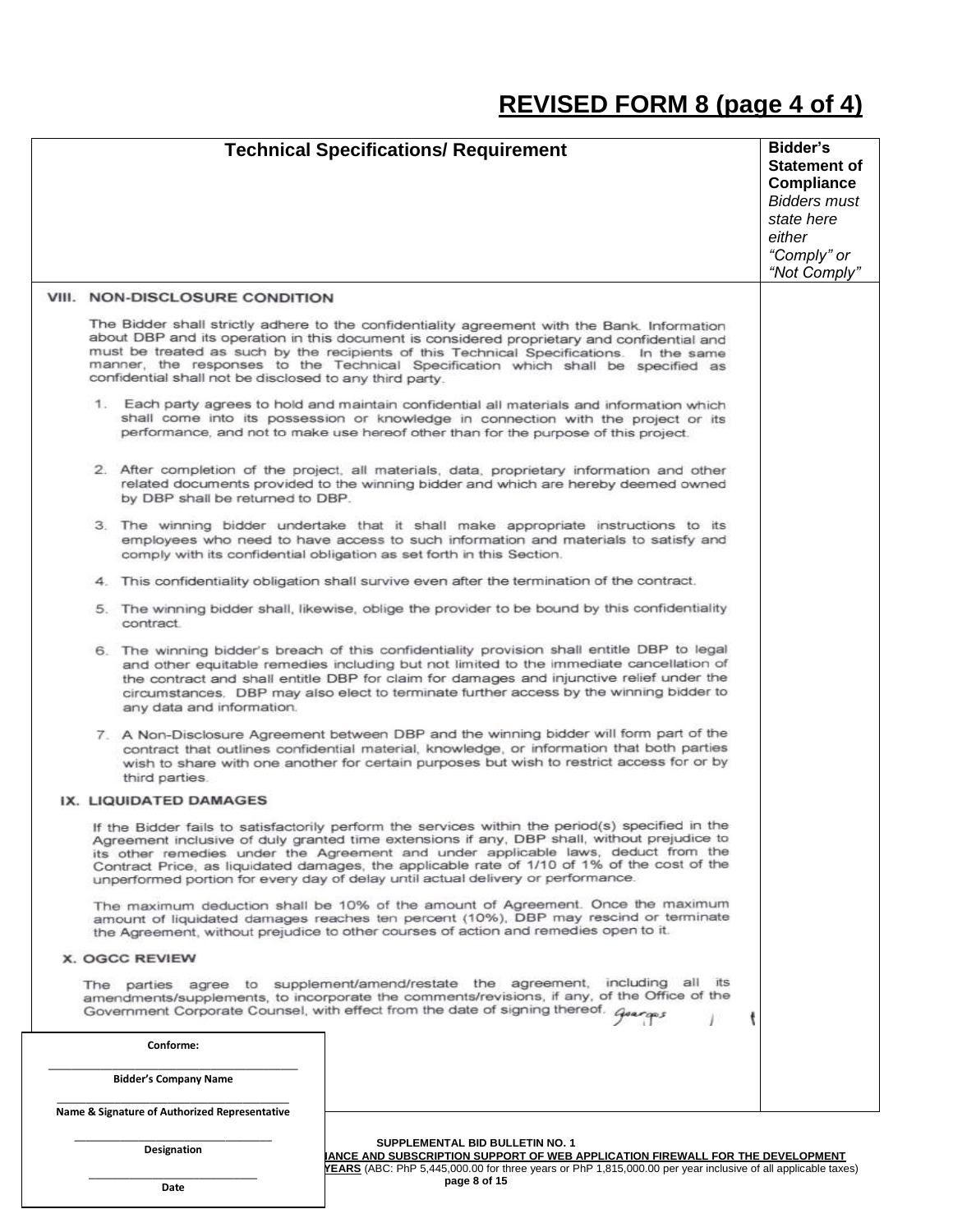### **ANNEX "A"**

#### **SUPPLY AND DELIVERY OF ONE HUNDRED SIXTY-SEVEN (167) UNITS OF DOCUMENT SCANNER FOR THE DEVELOPMENT BANK OF THE PHILIPPINES Bid Reference No. G-2022-14**

TRANSMITTAL FORM

#### **REVISED CHECKLIST OF REQUIREMENTS FOR BIDDERS**

**Note**: Please fill-out this form and submit directly to the BAC Secretariat outside of the sealed envelopes.

Name of Bidder: Complete Address: Submitted by: Landline: Email: Note: Per Government Procurement Policy Board (GPPB) Resolution No. 09-2020 on the APPROVING MEASURES FOR THE EFFICIENT CONDUCT OF PROCUREMENT ACTIVITIES DURING A STATE OF CALAMITY, OR IMPLEMENTATION OF COMMUNITY QUARANTINE OR SIMILAR RESTRICTIONS, **submission of Bid Forms without notarizations shall be accepted on the date of the opening of the bids, provided that the notarized Bid Forms shall be submitted after the award but before payment**. **Item FIRST ENVELOPE: ELIGIBILITY DOCUMENTS AND TECHNICAL REQUIREMENTS (DULY SEALED AND MARKED) LEGAL ELIGIBILITY DOCUMENTS** TAB 1 If the bidder is a joint venture (JV): a. If bidding as a formed JV: Submit the existing valid, duly accomplished, signed and notarized JV Agreement (JVA). The JVA must specifically indicate among others, the following: the partner company that will represent the JV, the shareholdings of each partner company in the JV (to determine which partner company and its nationality has the controlling majority share), and the share of each partner company in the JV. Moreover, please likewise note: 1) If the JV is incorporated or registered with the relevant government agency, all documents listed in this checklist must be under the JV's name and shall submit the PhilGEPS Certificate of Registration under Platinum Category also under the JV's name. 2) If the JV is unincorporated, the PhilGEPS Certificate of Registration under Platinum Membership shall be submitted by each of the JV partners, while submission of the technical and financial eligibility documents (Tab 4 onwards) by any one of the JV partners constitutes collective compliance. b. If bidding as a JV that is yet to be formed: Submit duly notarized Agreement to **FOR MACHINE STAMP (OFFICIAL TIME) BY THE DBP BAC SECRETARIAT** Received: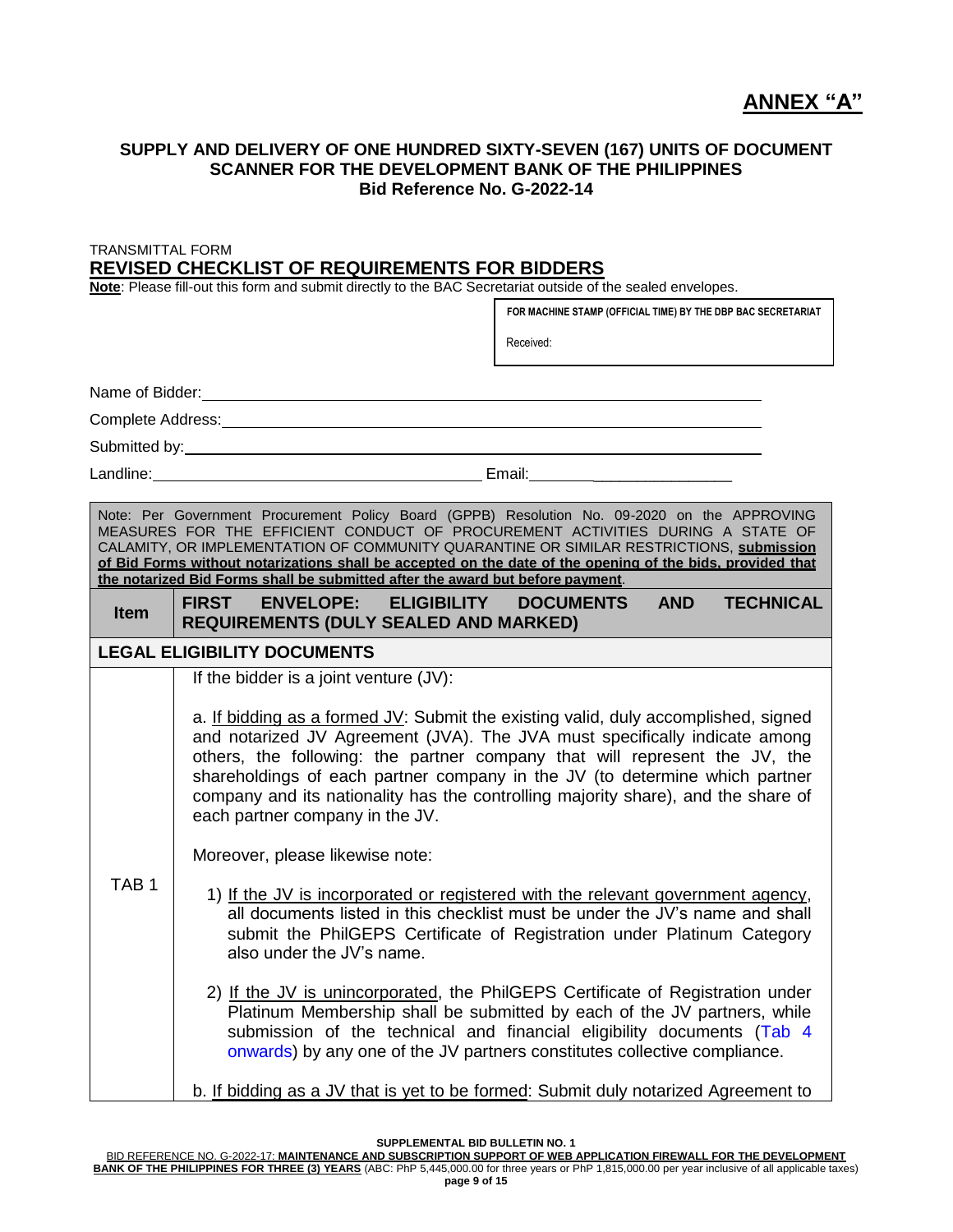| Note: Per Government Procurement Policy Board (GPPB) Resolution No. 09-2020 on the APPROVING<br>MEASURES FOR THE EFFICIENT CONDUCT OF PROCUREMENT ACTIVITIES DURING A STATE OF<br>CALAMITY, OR IMPLEMENTATION OF COMMUNITY QUARANTINE OR SIMILAR RESTRICTIONS, submission<br>of Bid Forms without notarizations shall be accepted on the date of the opening of the bids, provided that<br>the notarized Bid Forms shall be submitted after the award but before payment. |                                                                                                                                                                                                                                                                   |  |  |
|---------------------------------------------------------------------------------------------------------------------------------------------------------------------------------------------------------------------------------------------------------------------------------------------------------------------------------------------------------------------------------------------------------------------------------------------------------------------------|-------------------------------------------------------------------------------------------------------------------------------------------------------------------------------------------------------------------------------------------------------------------|--|--|
|                                                                                                                                                                                                                                                                                                                                                                                                                                                                           | Enter into Joint Venture (Template per FORM 1). Please likewise note:                                                                                                                                                                                             |  |  |
|                                                                                                                                                                                                                                                                                                                                                                                                                                                                           | PhilGEPS Certificate of Registration under Platinum Membership shall be submitted<br>by each of the JV partners, while submission of the technical and financial<br>documents (Tab 4 onwards) by any one of the JV partners constitutes collective<br>compliance. |  |  |
|                                                                                                                                                                                                                                                                                                                                                                                                                                                                           | Proof of appointment/authority of bidder's representative:                                                                                                                                                                                                        |  |  |
|                                                                                                                                                                                                                                                                                                                                                                                                                                                                           | a. Duly notarized Special Power of Attorney (if the bidder is a sole proprietorship)<br>(Template per FORM 2-A)                                                                                                                                                   |  |  |
|                                                                                                                                                                                                                                                                                                                                                                                                                                                                           | <b>OR</b>                                                                                                                                                                                                                                                         |  |  |
|                                                                                                                                                                                                                                                                                                                                                                                                                                                                           | b. Duly notarized Secretary's Certificate (if the bidder is a corporation,<br>partnership, cooperative or joint venture)                                                                                                                                          |  |  |
|                                                                                                                                                                                                                                                                                                                                                                                                                                                                           | b.1 If the bidder is a corporation - Template per FORM 2-B                                                                                                                                                                                                        |  |  |
|                                                                                                                                                                                                                                                                                                                                                                                                                                                                           | b.2 If the bidder is an INCORPORATED JV- Template per FORM 2-C                                                                                                                                                                                                    |  |  |
|                                                                                                                                                                                                                                                                                                                                                                                                                                                                           | b.3 If the bidder is an UNINCORPORATED JV- Template per FORM 2-D<br>Each JV partner must submit its duly notarized Special Power of Attorney or<br>Secretary's Certificate, whichever is applicable, indicating therein the following:                            |  |  |
| TAB <sub>2</sub>                                                                                                                                                                                                                                                                                                                                                                                                                                                          | 1. That they are duly authorized to participate in the bidding as a JV;<br>2. The authorized Lead Company to represent the JV;                                                                                                                                    |  |  |
|                                                                                                                                                                                                                                                                                                                                                                                                                                                                           | The person designated as the duly authorized representative of the JV to<br>3.<br>participate in the bidding, sign the bid proposals/bidding documents and sign<br>the ensuing contract with DBP.                                                                 |  |  |
|                                                                                                                                                                                                                                                                                                                                                                                                                                                                           | b.4 If the bidder is a JV THAT IS YET TO BE FORMED-                                                                                                                                                                                                               |  |  |
|                                                                                                                                                                                                                                                                                                                                                                                                                                                                           | Each JV partner must submit its duly notarized Special Power of Attorney<br>(SPA) or Secretary's Certificate (Template per FORM 2-E), whichever is<br>applicable.                                                                                                 |  |  |
|                                                                                                                                                                                                                                                                                                                                                                                                                                                                           | IN CASE, THERE ARE MORE THAN ONE APPOINTED/DESIGNATED<br>REPRESENTATIVE, USE OF "AND" shall mean both/all representatives must<br>sign the bid forms (i.e. Statements, TOR, financial bid) to be submitted for the bid<br>opening.                                |  |  |
|                                                                                                                                                                                                                                                                                                                                                                                                                                                                           | Use of "OR" is recommended.                                                                                                                                                                                                                                       |  |  |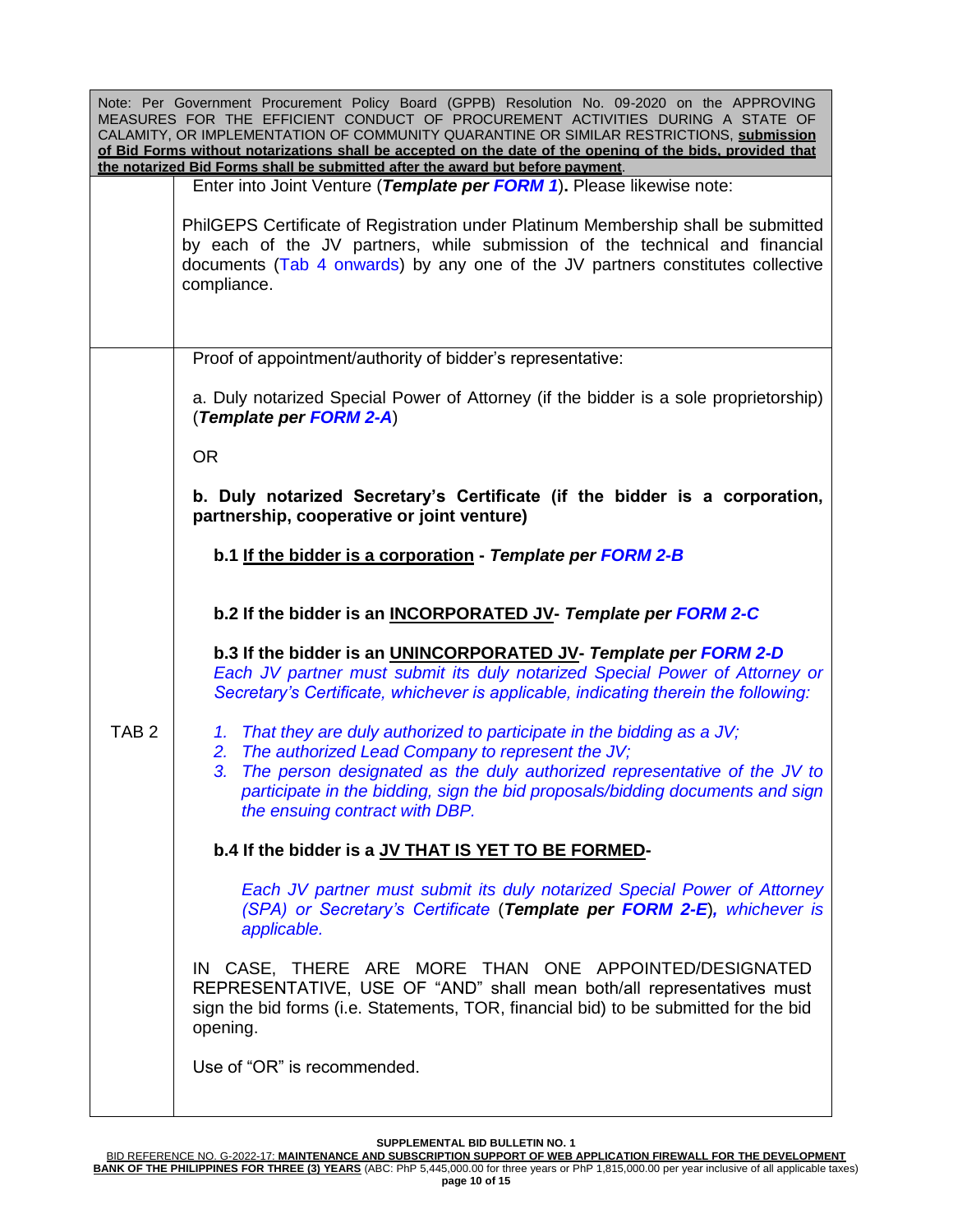Note: Per Government Procurement Policy Board (GPPB) Resolution No. 09-2020 on the APPROVING MEASURES FOR THE EFFICIENT CONDUCT OF PROCUREMENT ACTIVITIES DURING A STATE OF CALAMITY, OR IMPLEMENTATION OF COMMUNITY QUARANTINE OR SIMILAR RESTRICTIONS, **submission of Bid Forms without notarizations shall be accepted on the date of the opening of the bids, provided that the notarized Bid Forms shall be submitted after the award but before payment**.

Valid and current Certificate of PhilGEPS Registration (Platinum Membership), in three (3) pages, including Annex "A" or the List of Class "A" Eligibility Documents required to be uploaded and maintained current and updated in PhilGEPS in accordance with section 8.5.2. of the IRR of RA 9184.

TAB 3 **Only the current/updated Certificate of PhilGEPS Registration (Platinum Membership) shall be accepted during the opening of bids. Expired Certificate or any of the Eligibility Documents listed in Annex "A" shall be a ground for failure of the bidder.**

*Following are the related provisions/requirements based on GPPB Resolution 15-2021 dated 14 October 2021 regarding submission of valid/current PhilGEPS Certificate of Registration (Platinum Membership):*

- **-** *LIFT the suspension on the implementation of mandatory submission of the PhilGEPS Certificate of Registration (Platinum Membership) in Competitive Bidding and Limited Source Bidding, thus, fully enforcing Sections 8.5.2 and 54.6 of the 2016 revised IRR of RA No. 9184 starting 01 January 2022;*
- **-** *AMEND Sections 23.1(a)(ii) and 24.1(a)(ii) of the 2016 revised IRR of RA No. 9184 to reflect that the submission of the recently expired Mayor's Permit together with the official receipt as proof that the prospective bidder has applied for renewal within the period prescribed by the concerned local government unit shall be accepted by the PhilGEPS for the purpose of updating the PhilGEPS Certificate of Registration (Platinum Membership) in accordance with Section 8.5.2 of the 2016 revised IRR of RA 9184.*

#### **TECHNICAL ELIGIBILITY DOCUMENTS**

Statement by the bidder of **ALL** its ongoing government and/or private contracts (including those awarded but not yet started, if any), whether similar or not similar in nature and complexity to the contract to be bid (include all contracts with the DBP for the said period, if any (*Template per FORM 3*), **duly signed by the bidder's authorized representative.**

TAB 4 **Note:** For bidders who have no ongoing government and/or private contracts, kindly indicate in their statement "NONE" to comply with the requirement. Bidders will be rated "failed" if no document is submitted or if the document submitted is incomplete or patently insufficient *(per GPPB NPM 094-2013 dtd. 2013-12-19)*.

TAB 5 Statement of single completed contract of similar nature (government or private contract) within the last three (3) years equivalent to at least fifty percent (50%) of the ABC (*Template per REVISED FORM 4, attached in the Supplemental Bid Bulletin No. 1 dated 13 April 2022*), **duly signed by the bidder's authorized representative.**

Similar contract refers to **supply and delivery of document scanner**.

Listed completed contract must be supported by the following: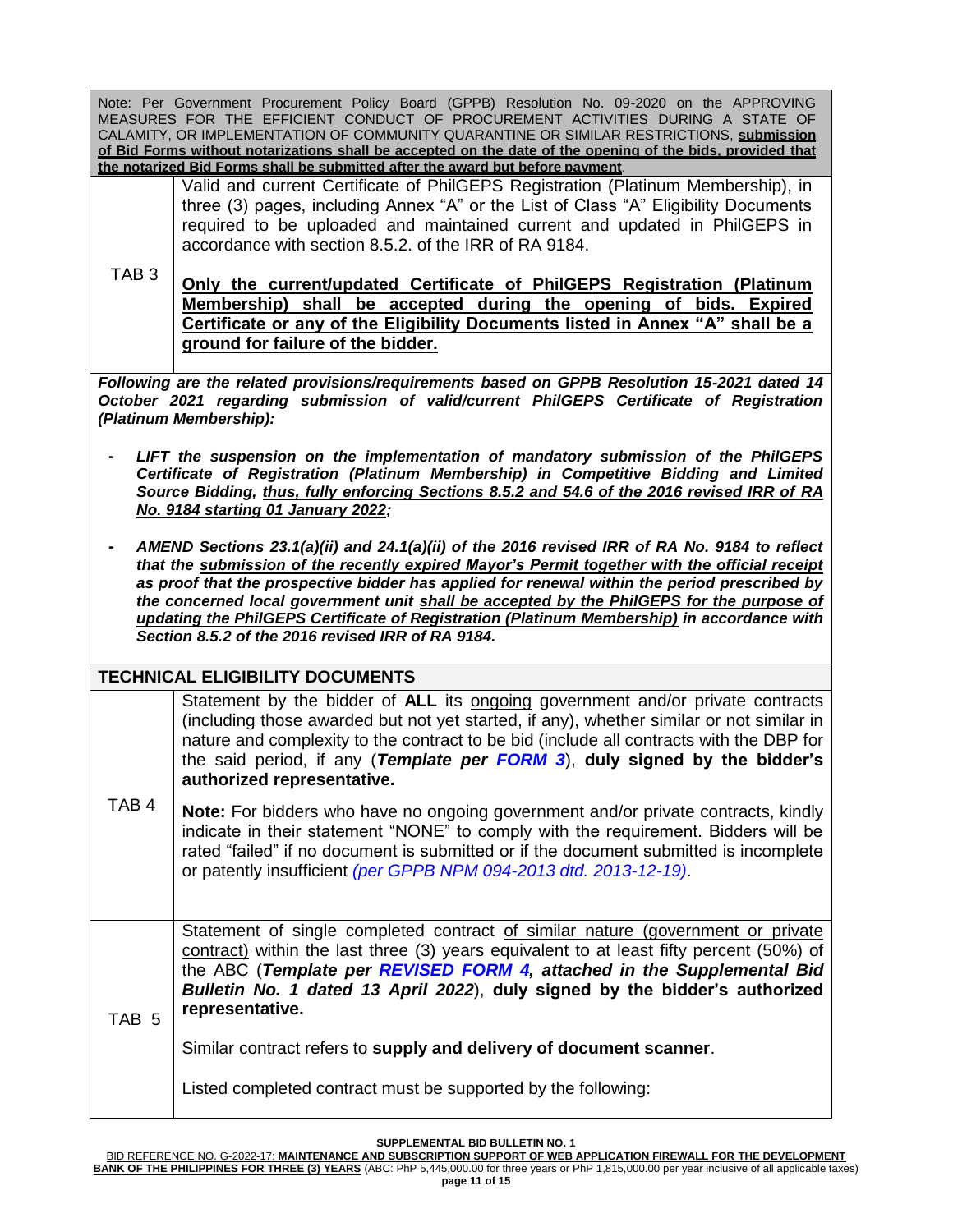| Note: Per Government Procurement Policy Board (GPPB) Resolution No. 09-2020 on the APPROVING<br>MEASURES FOR THE EFFICIENT CONDUCT OF PROCUREMENT ACTIVITIES DURING A STATE OF<br>CALAMITY, OR IMPLEMENTATION OF COMMUNITY QUARANTINE OR SIMILAR RESTRICTIONS, submission<br>of Bid Forms without notarizations shall be accepted on the date of the opening of the bids, provided that<br>the notarized Bid Forms shall be submitted after the award but before payment. |                                                                                                                                                                                                                                                                                                                                                                                                                                                                                                                                               |  |  |
|---------------------------------------------------------------------------------------------------------------------------------------------------------------------------------------------------------------------------------------------------------------------------------------------------------------------------------------------------------------------------------------------------------------------------------------------------------------------------|-----------------------------------------------------------------------------------------------------------------------------------------------------------------------------------------------------------------------------------------------------------------------------------------------------------------------------------------------------------------------------------------------------------------------------------------------------------------------------------------------------------------------------------------------|--|--|
|                                                                                                                                                                                                                                                                                                                                                                                                                                                                           | a) Notice of Award (NOA), OR Notice to Proceed (NTP), OR Contract OR<br>Purchase Order (PO)                                                                                                                                                                                                                                                                                                                                                                                                                                                   |  |  |
|                                                                                                                                                                                                                                                                                                                                                                                                                                                                           | <b>AND</b>                                                                                                                                                                                                                                                                                                                                                                                                                                                                                                                                    |  |  |
|                                                                                                                                                                                                                                                                                                                                                                                                                                                                           | b) Any one of the following documents:<br>b.1) Copy of Certificate of Completion or Certificate of Acceptance or<br>Certificate of Satisfactory Performance issued by the bidder's client.<br>b.2) Copy of Official Receipt/s or Sales Invoice/s issued by the bidder to the<br>client (ORs/ SIs must sum up to the full amount of total contract price of<br>completed project).                                                                                                                                                             |  |  |
|                                                                                                                                                                                                                                                                                                                                                                                                                                                                           | <b>FINANCIAL ELIGIBILITY DOCUMENTS</b>                                                                                                                                                                                                                                                                                                                                                                                                                                                                                                        |  |  |
|                                                                                                                                                                                                                                                                                                                                                                                                                                                                           | Completely accomplished computation of Net Financial Contracting Capacity<br>(NFCC) which must be at least equal to the ABC (Template per FORM 5), duly<br>signed by the bidder's authorized representative.                                                                                                                                                                                                                                                                                                                                  |  |  |
|                                                                                                                                                                                                                                                                                                                                                                                                                                                                           | The values of the bidder's current assets and current liabilities shall be based on<br>the AFS for CY 2020;                                                                                                                                                                                                                                                                                                                                                                                                                                   |  |  |
|                                                                                                                                                                                                                                                                                                                                                                                                                                                                           | The value of the NFCC must at least be equal to the ABC of this project.                                                                                                                                                                                                                                                                                                                                                                                                                                                                      |  |  |
| TAB <sub>6</sub>                                                                                                                                                                                                                                                                                                                                                                                                                                                          | IN case of Joint Venture, the partner responsible to submit the NFCC shall<br>likewise submit the Statement of all its ongoing contracts and the Latest<br><b>Audited Financial Statements</b>                                                                                                                                                                                                                                                                                                                                                |  |  |
|                                                                                                                                                                                                                                                                                                                                                                                                                                                                           | If the prospective bidder opts to submit a committed Line of Credit, it must be at<br>least equal to ten percent (10%) of the ABC. If issued by a foreign universal or<br>commercial bank, it shall be confirmed or authenticated by a local universal or<br>commercial bank.                                                                                                                                                                                                                                                                 |  |  |
|                                                                                                                                                                                                                                                                                                                                                                                                                                                                           | <b>TECHNICAL COMPONENT</b>                                                                                                                                                                                                                                                                                                                                                                                                                                                                                                                    |  |  |
|                                                                                                                                                                                                                                                                                                                                                                                                                                                                           | Original Bid Security issued in favor of the Development Bank of the Philippines<br>(must be valid for at least 120 calendar days from the date of bid opening); any one<br>of the following is acceptable:                                                                                                                                                                                                                                                                                                                                   |  |  |
| TAB <sub>7</sub>                                                                                                                                                                                                                                                                                                                                                                                                                                                          | a. Cashier's/manager's check issued by a Universal or Commercial Bank (at least<br>2% of ABC);<br>b. Bank draft/guarantee or irrevocable letter of credit issued by a Universal bank:<br>Provided, however, that it shall be confirmed or authenticated by a Universal or<br>Commercial Bank, if issued by a foreign bank (at least 2% of ABC);<br>Surety bond callable upon demand issued by a surety or insurance company<br>C.<br>duly certified by the Insurance Commission as authorized to issue such<br>security (at least 5% of ABC); |  |  |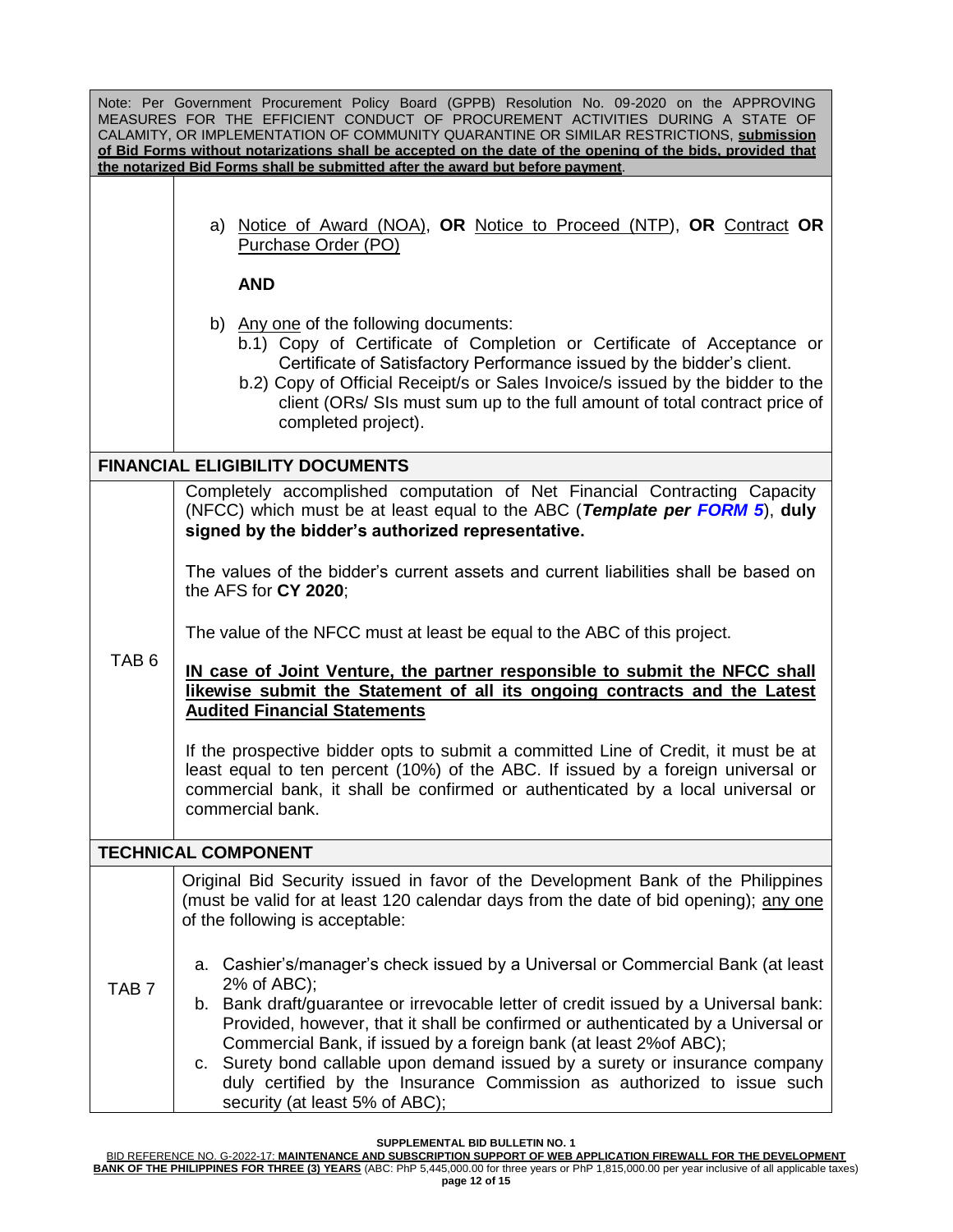|                  |                                                                                                                                                                                                                                                                                                                                                                                                                                     | Note: Per Government Procurement Policy Board (GPPB) Resolution No. 09-2020 on the APPROVING<br>MEASURES FOR THE EFFICIENT CONDUCT OF PROCUREMENT ACTIVITIES DURING A STATE OF<br>CALAMITY, OR IMPLEMENTATION OF COMMUNITY QUARANTINE OR SIMILAR RESTRICTIONS, submission<br>of Bid Forms without notarizations shall be accepted on the date of the opening of the bids, provided that<br>the notarized Bid Forms shall be submitted after the award but before payment.                                                                                                                                       |                            |                                    |
|------------------|-------------------------------------------------------------------------------------------------------------------------------------------------------------------------------------------------------------------------------------------------------------------------------------------------------------------------------------------------------------------------------------------------------------------------------------|-----------------------------------------------------------------------------------------------------------------------------------------------------------------------------------------------------------------------------------------------------------------------------------------------------------------------------------------------------------------------------------------------------------------------------------------------------------------------------------------------------------------------------------------------------------------------------------------------------------------|----------------------------|------------------------------------|
|                  | d. Duly notarized Bid Securing Declaration (Template per FORM 6) duly signed<br>by the bidder's authorized representative.                                                                                                                                                                                                                                                                                                          |                                                                                                                                                                                                                                                                                                                                                                                                                                                                                                                                                                                                                 |                            |                                    |
|                  | Approved<br>Budget for the<br>Contract<br>(ABC)                                                                                                                                                                                                                                                                                                                                                                                     | Cashier's/<br>Manager's check, Bank draft/<br>guarantee or irrevocable letter of<br>credit (2% of ABC)                                                                                                                                                                                                                                                                                                                                                                                                                                                                                                          | Surety bond<br>(5% of ABC) | <b>Bid Securing</b><br>Declaration |
|                  | 4,988,290.00                                                                                                                                                                                                                                                                                                                                                                                                                        | 99,766.00                                                                                                                                                                                                                                                                                                                                                                                                                                                                                                                                                                                                       | 249,414.50                 | No required<br>percentage          |
|                  | For bidders who opt to submit a surety bond must also submit copy of<br>Certification issued by Insurance Commission that the surety or insurance<br>company is authorized to issue such security.                                                                                                                                                                                                                                  |                                                                                                                                                                                                                                                                                                                                                                                                                                                                                                                                                                                                                 |                            |                                    |
|                  |                                                                                                                                                                                                                                                                                                                                                                                                                                     | The Bid Securing Declaration mentioned above is an undertaking which<br>states, among others, that the bidder shall enter into contract with the<br>Procuring Entity and furnish the performance security required under ITB<br>Clause 31, within ten (10) calendar days from receipt of the Notice of Award,<br>and commits to pay the corresponding amount as fine, and be suspended for<br>a period of time from being qualified to participate in any government<br>procurement activity in the event it violates any of the conditions stated<br>therein as provided in the guidelines issued by the GPPB. |                            |                                    |
| TAB <sub>8</sub> | Accomplished Omnibus Sworn Statement (Template per FORM 7), duly signed by<br>the bidder's authorized representative and notarized.                                                                                                                                                                                                                                                                                                 |                                                                                                                                                                                                                                                                                                                                                                                                                                                                                                                                                                                                                 |                            |                                    |
| TAB 9            | Accomplished/conformed Revised Technical Specifications per REVISED FORM 8<br>(attached in the Supplemental Bid Bulletin No. 1 dated 13 April 2022), duly<br>signed by the bidder's authorized representative.<br>Bidders must state either "Comply" or "Not Comply" against each of the<br>individual parameters of each Specification and must state their conformance<br>in each and every page of the Technical Specifications. |                                                                                                                                                                                                                                                                                                                                                                                                                                                                                                                                                                                                                 |                            |                                    |
| <b>TAB 10</b>    |                                                                                                                                                                                                                                                                                                                                                                                                                                     | Brochure and/or technical data sheet of the brand and model being offered.                                                                                                                                                                                                                                                                                                                                                                                                                                                                                                                                      |                            |                                    |
|                  | following:                                                                                                                                                                                                                                                                                                                                                                                                                          | Certificate from the manufacturer for the brand and model being offered stating the<br>a. The bidder is a direct partner or reseller or distributor.                                                                                                                                                                                                                                                                                                                                                                                                                                                            |                            |                                    |
| <b>TAB 11</b>    | the "grey market".                                                                                                                                                                                                                                                                                                                                                                                                                  | b. The bidder is an authorized service provider of the brand being offered or of the<br>manufacturing company.<br>c. The brand and model number being offered by the bidder did not come from                                                                                                                                                                                                                                                                                                                                                                                                                   |                            |                                    |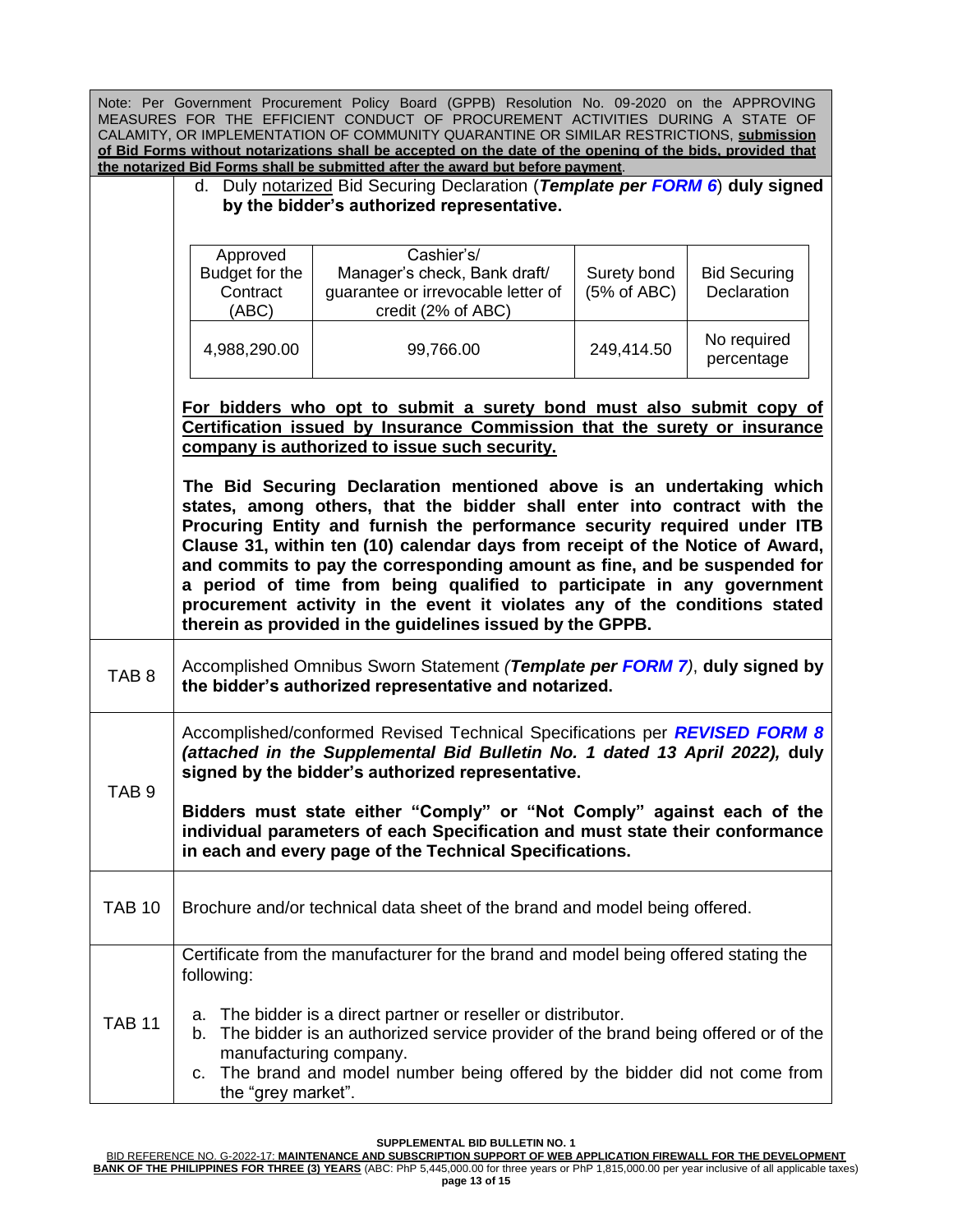| Note: Per Government Procurement Policy Board (GPPB) Resolution No. 09-2020 on the APPROVING<br>MEASURES FOR THE EFFICIENT CONDUCT OF PROCUREMENT ACTIVITIES DURING A STATE OF<br>CALAMITY, OR IMPLEMENTATION OF COMMUNITY QUARANTINE OR SIMILAR RESTRICTIONS, submission<br>of Bid Forms without notarizations shall be accepted on the date of the opening of the bids, provided that<br>the notarized Bid Forms shall be submitted after the award but before payment. |                                                                                                                                                                                                                                                                                                                                                                                                                                                                                                                                                                                                                                                                                                                                |  |  |
|---------------------------------------------------------------------------------------------------------------------------------------------------------------------------------------------------------------------------------------------------------------------------------------------------------------------------------------------------------------------------------------------------------------------------------------------------------------------------|--------------------------------------------------------------------------------------------------------------------------------------------------------------------------------------------------------------------------------------------------------------------------------------------------------------------------------------------------------------------------------------------------------------------------------------------------------------------------------------------------------------------------------------------------------------------------------------------------------------------------------------------------------------------------------------------------------------------------------|--|--|
|                                                                                                                                                                                                                                                                                                                                                                                                                                                                           | Note: If the bidder is not a direct partner/reseller/distributor of the manufacturer,<br>bidder must submit a corresponding certificate linking the bidder to the manufacturer<br>of the brand and model being offered.                                                                                                                                                                                                                                                                                                                                                                                                                                                                                                        |  |  |
| <b>TAB 12</b>                                                                                                                                                                                                                                                                                                                                                                                                                                                             | Any of the following Energy Star or Conformity of Europeene (CE) certificate for the<br>brand and model being offered:<br>a. Energy Star Certified verifiable and downloadable in the Energy Star website.<br>b. Certificate from the manufacturer stating that the brand and model being<br>offered is compliant with the Energy Star Product Specification for Imaging<br>Equipment Eligibility Criteria version 3.2.<br>c. Certificate issued by the manufacturer for European Union (EU) declaration                                                                                                                                                                                                                       |  |  |
| <b>TAB 13</b>                                                                                                                                                                                                                                                                                                                                                                                                                                                             | of conformity for CE marking.<br>ISO 9001 Certification issued by a member of an International Accreditation Forum                                                                                                                                                                                                                                                                                                                                                                                                                                                                                                                                                                                                             |  |  |
| <b>TAB 14</b>                                                                                                                                                                                                                                                                                                                                                                                                                                                             | (IAF) in the name of the manufacturer.<br>ISO 14001 Certification issued by a member of an International Accreditation Forum<br>(IAF) in the name of the manufacturer.                                                                                                                                                                                                                                                                                                                                                                                                                                                                                                                                                         |  |  |
| <b>TAB 15</b>                                                                                                                                                                                                                                                                                                                                                                                                                                                             | List of bidder or brand's accredited service centers. The bidder must have service<br>centers within the region where DBP Branch Banking Groups and Lending Center<br>Groups are located as provided in the attached Annex A of FORM 8.                                                                                                                                                                                                                                                                                                                                                                                                                                                                                        |  |  |
| <b>TAB 16</b>                                                                                                                                                                                                                                                                                                                                                                                                                                                             | Certificate of Performance Evaluation which must have a rating of at least<br>"Satisfactory".<br>a. For bidders with previous engagement with DBP:<br>Certificate of Performance Evaluation issued by the client listed as<br>ı.<br>the single completed contract of similar nature equivalent to at least<br>fifty percent (50%) of the ABC.<br>Certificate of Performance Evaluation issued by DBP end-user<br>ii.<br>department for the recent completed contract.<br>b. For new bidders (without previous engagement with DBP):<br>Certificate of Performance Evaluation issued by the client listed as<br>Ĺ.<br>the single completed contract of similar nature equivalent to at least<br>fifty percent (50%) of the ABC. |  |  |
| <b>TAB 17</b>                                                                                                                                                                                                                                                                                                                                                                                                                                                             | Notarized Confidentiality and Non-Disclosure Agreement (Template per FORM 9)<br>signed by the bidder's authorized representative.                                                                                                                                                                                                                                                                                                                                                                                                                                                                                                                                                                                              |  |  |